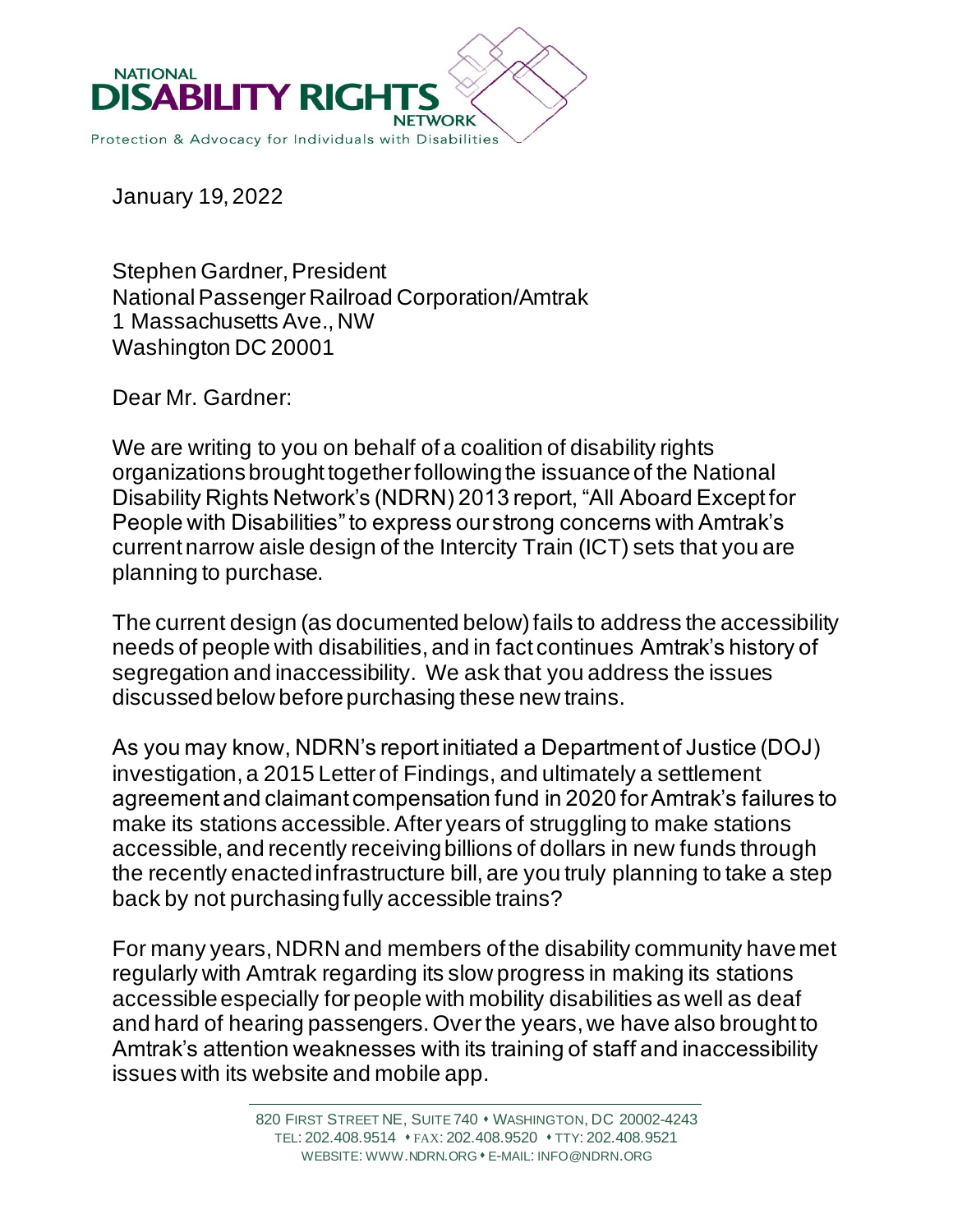Also during this time, Amtrak has sought input from the disability community on Amtrak's efforts to make its existing rolling stock more accessible. The disability community was also able to provide substantial input on the design of the carbon fiber bridgeplates and limited input into the design of the restrooms and wheelchair space and tables in Amtrak's new Acela trains. Amtrak has also made some improvements in your existing fleet without seeking specific input from the disability community such as providing new accessible tables in the wheelchair spaces in both the single level and bi-level cars and new ADA compliant grab bars in the bi-level cars.

When Brightline/Virgin Trains, began service in 2018, it marketed itself as "the first fully Americans with Disabilities Act (ADA) accessible train in the country." Brightline and the car manufacturer Siemens highlighted the ability to roll on and through the train without assistance, aisles that are 32 inches wide, automatically opening interior doors, larger bathrooms with accessible features and automated "gap fillers" which automatically extend to fill the space between the car floors and station platforms. Unfortunately, when NDRN staff and a public member of the U.S. Access Board who himself is a wheelchair user and transportation accessibility expert rode the Brightline trains in 2019 they discovered that the restroom was not fully accessible as it lacked a large enough turning radius to be truly accessible.

When California and a consortium of Midwest states contracted with Siemens for single level cars very similar to the Brightline cars for use by Amtrak, NDRN led an effort by our members Disability Rights California and Equip for Equality, Access Living and other disability advocates to meet with the states to improve on the accessibility deficiencies we found in the Brightline cars. These organizations advocated for a lift in every car, two wheelchair seats together, some number of easily removable seats so that a group of wheelchair users can sit together, a restroom in every car, and more space in each restroom.

While the disability advocacy groups were unsuccessful in their advocacy for larger restrooms and a lift on every car, it is our understanding Siemens is working on an additional door opening control for the restroom to improve access.

When we heard Siemens had been selected to manufacture Amtrak's own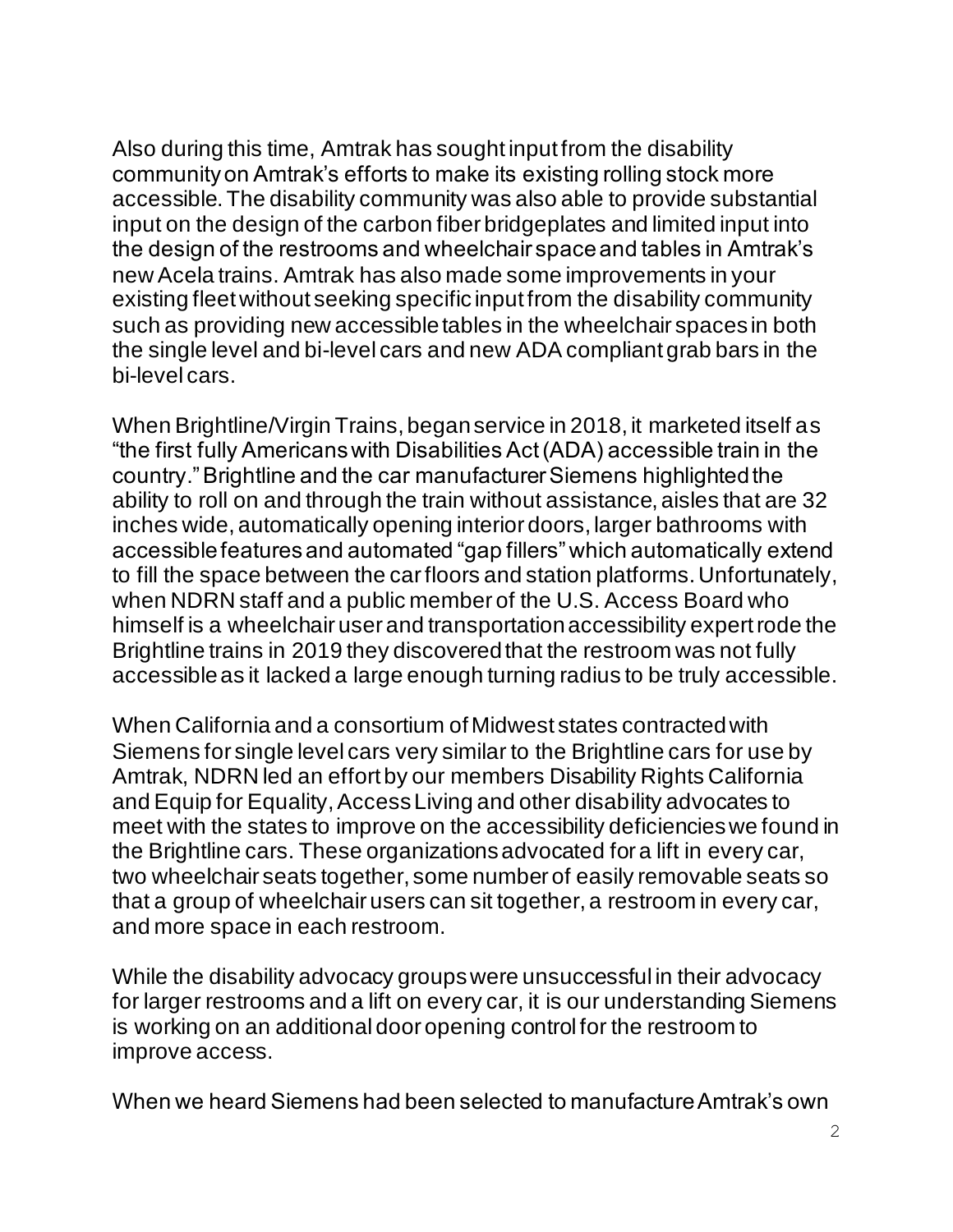ICTs, we felt there was an opportunity to build on the improvements made to the original Brightline train design and the trains to be used in California and the Midwest by now including larger restrooms and removeable seats to allow a group of wheelchair users to ride in the same car together. These two improvements would ensure the full accessibility of restrooms for people with disabilities and allow for groups of people with disabilities (going to a celebration or making their voices heard in state capitals or Washington DC) to travel together like groups of individuals without disabilities can currently do on an Amtrak train.

When Amtrak initially disclosed some of the features of the ICTs to NDRN and other disability advocates, we were told that the restrooms were large enough to provide a 60-inch turning circle and that some cars would have two wheelchair spaces together, features we had been seeking for many years. We also believed as Siemens has shown in its literature1 that the cars would have 32-inch-wide aisles.

However, when more details about the cars were revealed, we were dismayed to learn that Amtrak's design was a huge step backward by narrowing the aisles to confine almost all wheelchair users to the wheelchair spaces next to the accessible restroom. In choosing to provide aisles that are only 24 inches wide instead of 32 inches wide which is the ADA standard for accessibility in buildings, other public facilities, and transportation vehicles, many if not most wheelchair users would be unable to access a restroom in an adjacent car, have access to the food service car or be able to move to or from a quiet car.

If Amtrak goes forward with this design with narrow 24 inch aisles, in the event the carborne lift on a car malfunctioned, a wheelchair user would be unable to go to an adjoining car to have access to the car-borne lift in the adjacent car. Additionally, if during the trip the ability to use the accessible restroom were to stop (the door or some part of the restroom were to break or become overloaded) a person with a disability would have no access to a restroom because they could not move from one car to another car with a

<sup>1</sup> Siemens Rail Systems Intercity Passenger Coach one page - Specifications provide for 32 inch wide aisle (see highlight); Siemens Venture Passenger Cars - Setting the new standard for intercity passenger cars showing Illinois DOT & CalDOT cars - Specifications include 32 inch wide aisles (highlight) Copies attached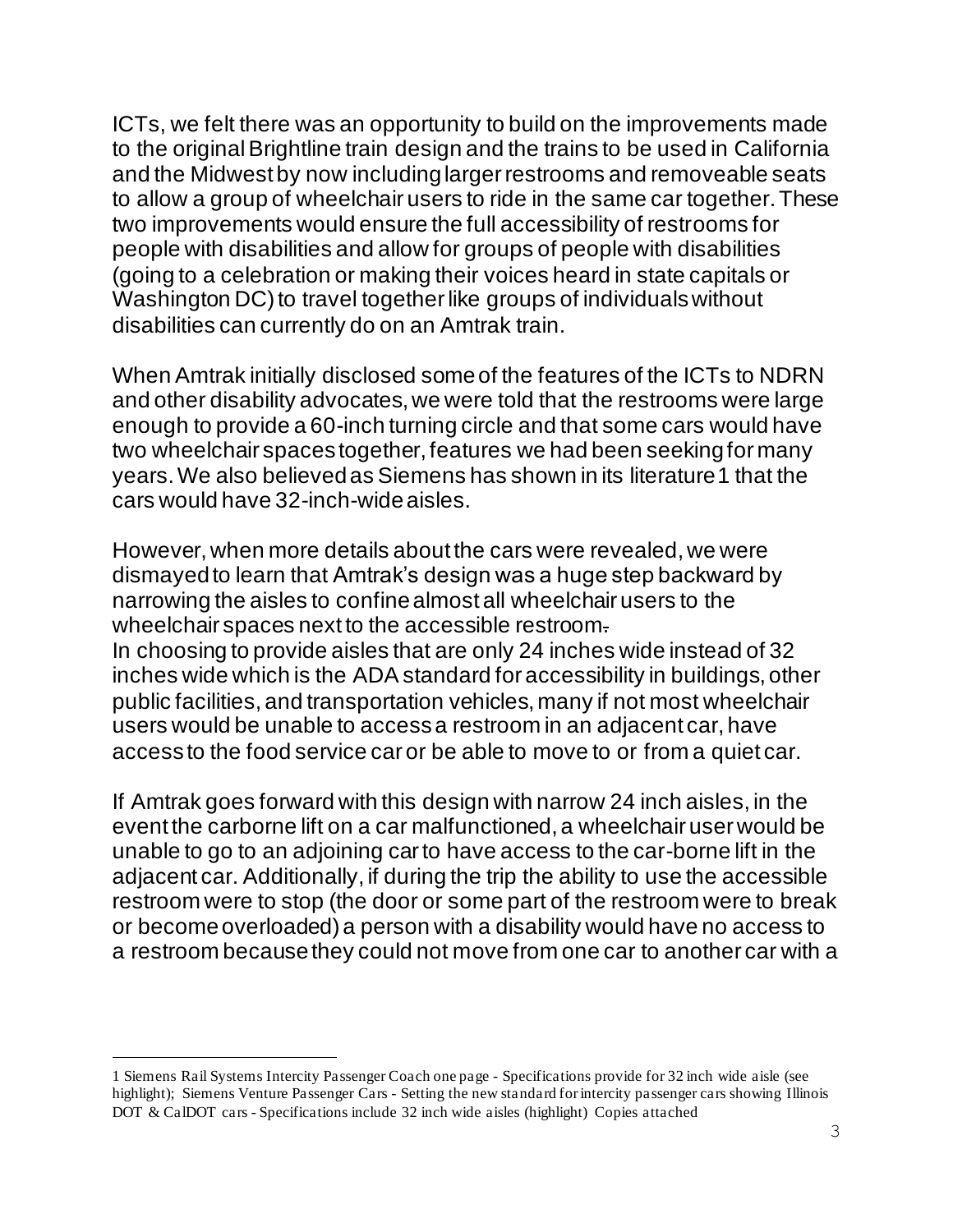working restroom. This design is clearly on its face segregation of people with disabilities in certain sections of the train as opposed to what is offered to people without disabilities, that is full access to the train.

The benefits of wider aisles extend beyond just making the train accessible to people with disabilities. Much like we have seen with other accessibility improvements, i.e. curb cuts, wider aisles provide better access to all passengers. People using walkers or canes and other passengers with luggage will have sufficient space to traverse the car and emergency personnel would have more critical space to evacuate ill or injured passengers.

Finally, this narrow aisle design also goes against the integration mandate of the ADA. The intent of the ADA is to fully integrate people with disabilities into society. If passengers with disabilities are relegated to a certain part of a specific space on a specific train car with no flexibility, their full right to integration is denied.

Calling this design final is unacceptable. The construction of the ICT cars will likely not even begin for several more years and not enter service for several years after that. To comply with the integration mandate of the ADA and Amtrak's stated goals of exceeding the requirements of the ADA, Amtrak's ICT cars need to be designed to accommodate all passengers with disabilities for now and the future and provide the most accessible railcars possible.

We urge you to reconsider the current aisle width design choice for ICTs and provide the same consistent aisle width as in the Brightline and the Siemens Venture cars to be used by Amtrak in California and the Midwest. We also want Amtrak's firm commitment to provide easily removable seats and to continue dialogue with the disability community to provide future input to make these cars truly the most accessible railcars in the country and possibly the world.

Again, in the name of full integration, we oppose Amtrak's current aisle width design for the ICTs and request a meeting to discuss this inappropriate design. Please reach out with any questions, and to set up this meeting, to Claire Stanley, public policy analyst, with the National Disability Rights Network at Claire.stanley@ndrn.org.